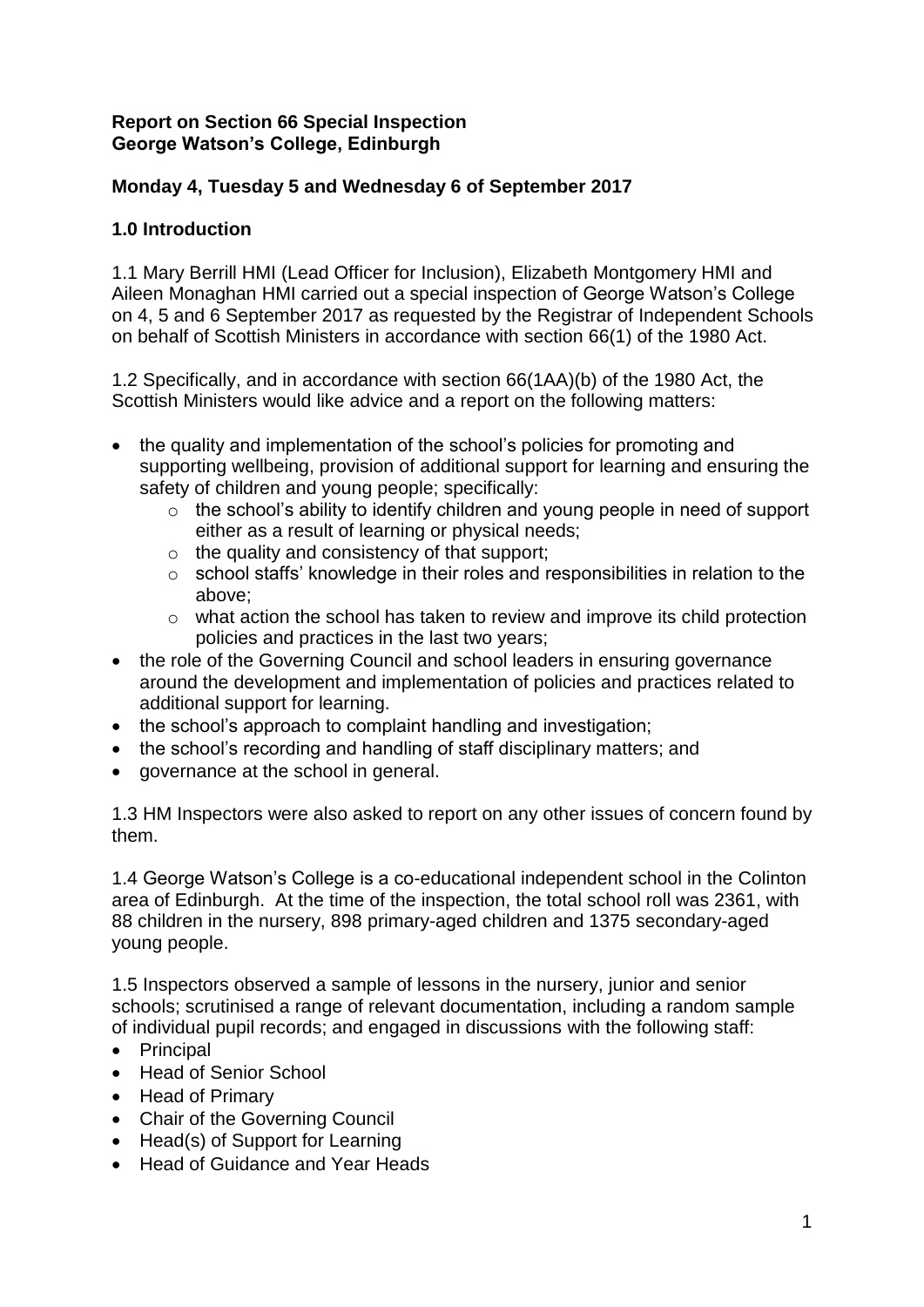- Support for learning teachers
- Individual class teachers
- Support staff on duty in the playgrounds
- Head of Human Resources
- Quality and Administration System Manager
- Chair of Education Committee

## **2.0 Evidence**

#### **2.1 The quality of promoting and supporting the wellbeing of pupils**

- Last session 2016-17, through self-evaluation, the school identified health and wellbeing as a school improvement priority. The areas of improvement include supporting those potentially overlooked learners to ensure they feel valued, recognised and supported. As a result, the school has developed a whole school strategic approach to promoting health and wellbeing. At the start of August 2017, the revised health and wellbeing policy was implemented across the junior and senior school.
- The revisions to health and wellbeing approaches include an anti-bullying policy which references the United Nations Conventions on the Rights of the Child (UNCRC). As the revised health and wellbeing policy is implemented, there is a need to monitor the impact using measures that demonstrate progress and improvements in outcomes for children and young people across the school. There is a need to ensure children and young people are knowledgeable about factors that impact on their wellbeing and are able to reflect on their own progress. Questionnaire responses from stakeholders, focus groups, direct observations and quantitative data will provide triangulated evidence and clear benchmarks to evaluate the progress of the policy rigorously.
- In the senior school, implementation of the new anti-bullying policy and practices includes preventative and reactive strategies including a "no fault" (now no blame) policy which is monitored carefully by guidance staff. They log all examples of low level bullying or incidents, demonstrating actions and resolutions agreed. We have advised staff that more work is needed using the data and information gathered to analyse any emerging patterns of bullying behaviours appearing in any particular year group or class. This enables staff to keep a strong strategic overview of whether their anti-bullying systems in place are having the necessary impact over a period of time. Staff comment that the use of the new digital monitoring system is helping them to improve their knowledge and understanding of any particular learner's circumstance. We have also asked staff to keep a clear, easily accessible log of all learners included in the bullying systems to enable regular follow-up checks to be carried out. In addition, all senior staff should make regular checks on the overall recorded data linked to bullying, checking for any increase or changes to behaviour patterns across the school. Training on anti-bullying strategies have included useful Child Exploitation and Online Protection (CEOP) workshops for staff.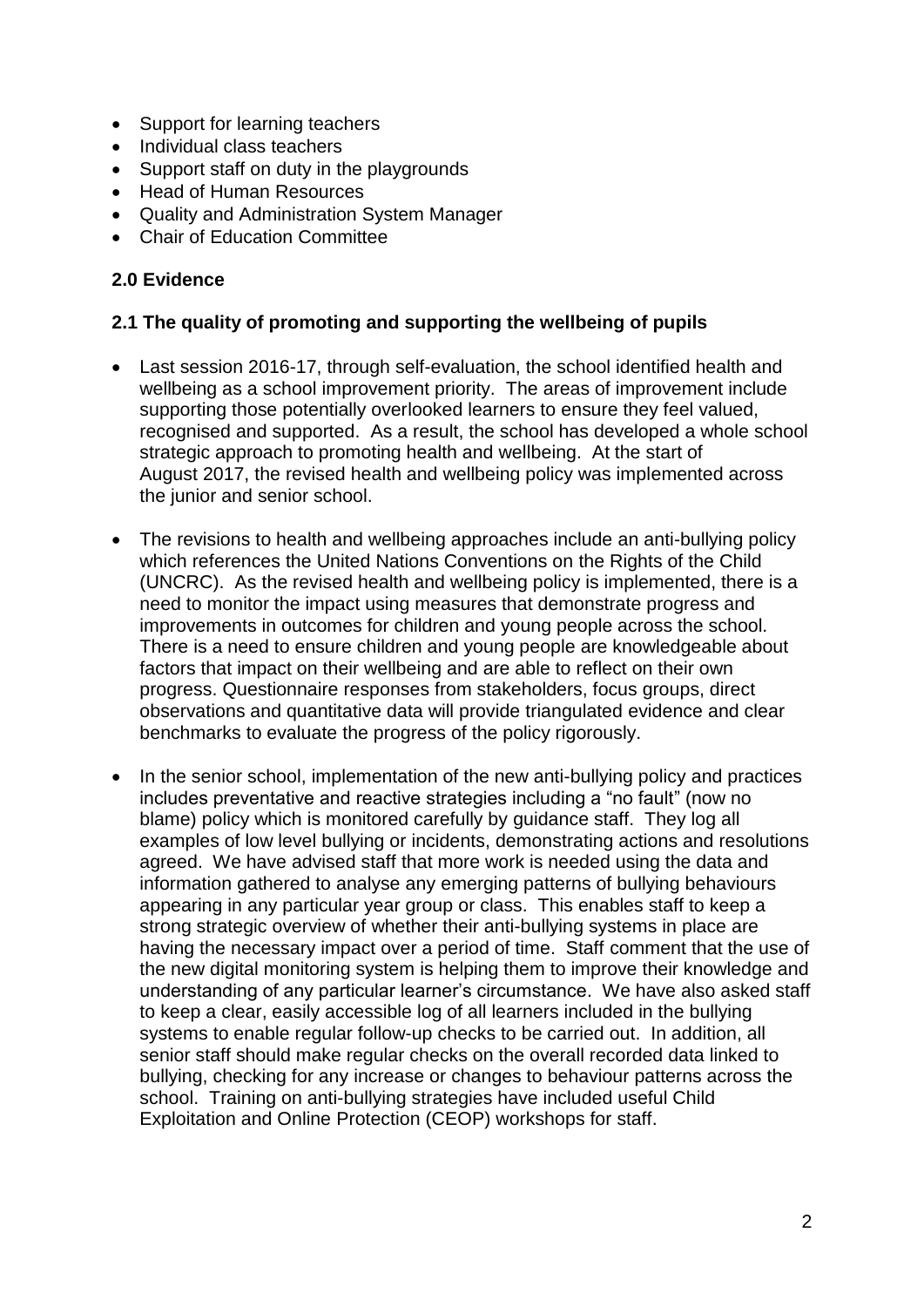- The junior and senior schools maintain a bullying log and issues of bullying are recorded. For session 2016-2017, 15 incidents were recorded in the junior school and 30 in the secondary school (on the no blame/fault log). The sharing of the revised definition of what is deemed bullying across the school has been helpful to staff in understanding unacceptable behaviours. Support staff on duty in the junior school playground were familiar with the policy and understood their responsibility in keeping children safe from harm. There is a need to continue to monitor the impact of the revised approaches to anti-bullying across the school.
- The junior and senior school promote health and wellbeing through the values of tolerance, respect, equality and good citizenship to promote healthy relationships. The visual representations of these values across the junior school are supportive in ensuring a shared understanding for children. In addition, there is a Children's Rights based approach to anti-bullying where children, young people and staff demonstrate behaviours in line with the UNCRC convention. There is a need to reflect this approach clearly within the written policy and specify the involvement of individual children, young people and parents in monitoring the outcomes of actions taken by the school.
- Junior school children in the focus group clearly defined bullying and explained reasons why some children may bully others. They knew what to do if they were experiencing this type of behaviour within the school and described some of the supports in place. They distinguished the characteristics of bullying and general disagreements. They described strategies to resolve disagreements with peers if they arose. As the revised health and wellbeing policy is implemented there is a need to ensure all children and young people have an understanding of restorative approaches to repair relationships where there has been conflict or a breakdown. This needs to be monitored to provide additional interventions if required.
- Children in the junior school's focus group described the school values and were aware of the health and wellbeing indicators. At the start of the session each class creates their own charter based on the school values. Staff in most of the classroom observations had wall displays with the school charter and/or aspects of health promotion. As the school continues to implement the new approaches to health and wellbeing there is a need to ensure the aspiration that health and wellbeing is a responsibility of all permeates the life and work of the school.
- There are examples of effective practice in the junior and senior school of staff promoting open, positive, supportive relationships across the school community. Staff should continue as planned to monitor the impact of professional learning. The need to and ensure that all adults in the school community are aware and understand it is the responsibility of all to promote the mental, emotional, social and physical wellbeing of the children and young people in their care.
- Approaches to promoting positive behaviour are shared with staff and visual displays in the junior school support children to achieve the weekly reward of Circle Time. Children in focus groups and in observed classes are motivated by this approach. The universal approach to delivering health and wellbeing outcomes is suitably flexible to meet the needs of more vulnerable learners.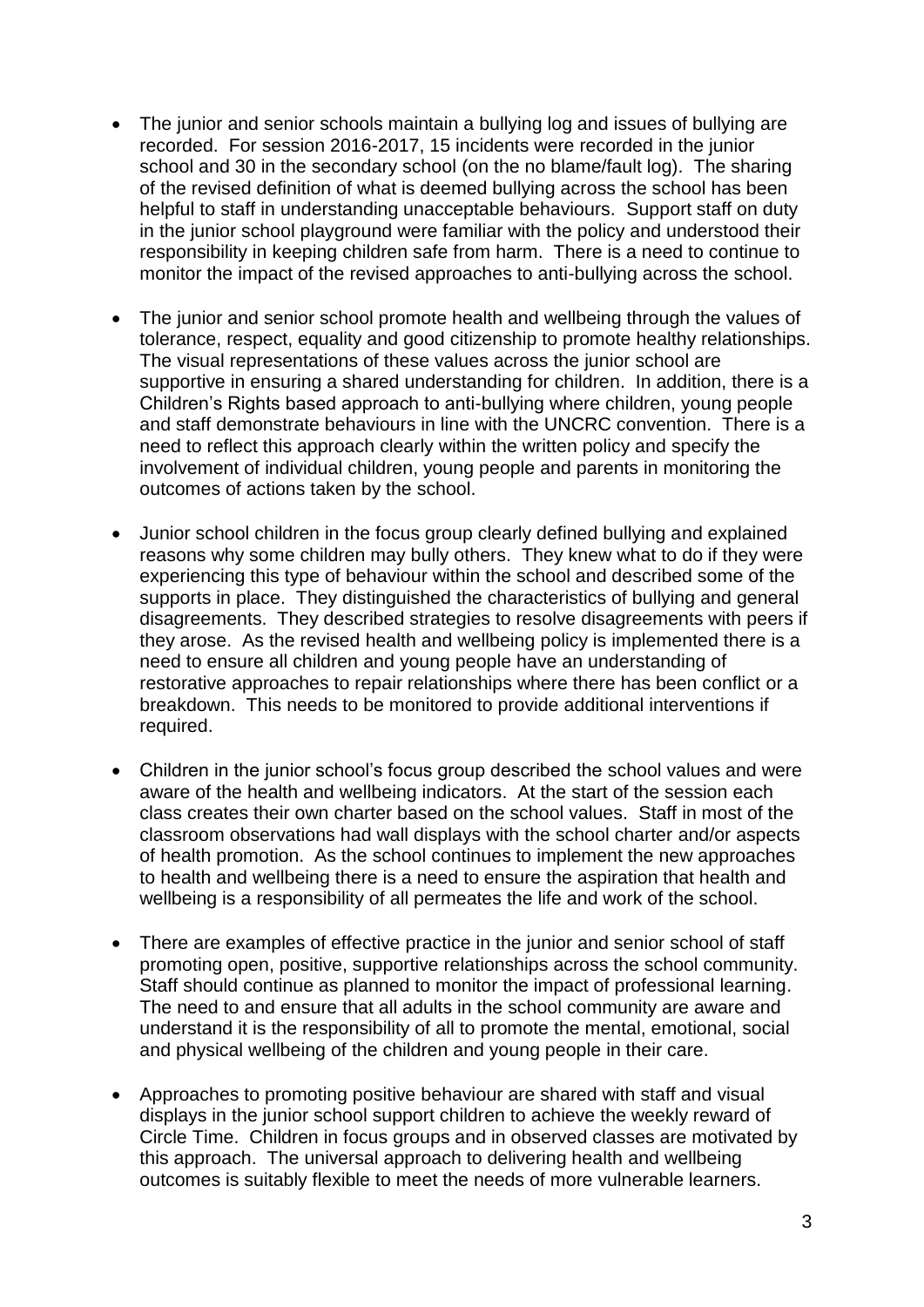- Through self-evaluation, the school identified aspects of health and wellbeing that caused issue for individuals within the school community. These related to making healthy choices about food and homework. To improve practice and inform approaches, medical staff attended professional learning relating to healthy eating. In addition an audit was undertaken in the junior school to evaluate the impact of homework on children's leisure activities. As a result changes to the types of homework and the schedule for distribution and return were shared with parents. The junior school plans to identify clear measures of success as a result of the changes.
- The wide range of after-school and lunchtime clubs is extensive and all staff are expected to deliver at least one club. Sports, culture and expressive arts take place and the children make choices about what to attend. The school should continue with its plan to audit attendance to identify children and young people who may not be participating to ensure quality of opportunity for all.
- The Health and Safety committee oversees any issues arising in relation to property and buildings, school classrooms and teaching activities. Accident forms are completed and submitted to the principal and the safety officer. Incidents are logged and summary reports of accidents shared with the relevant committee. Corrective action takes place if clusters of incidents occur and the identification of the root cause established. For example, as the result of an analysis of the data, the school made improvements to protective clothing in practical classes and to the boundary fence. The school operates a "near miss" practice where any incident that could have led to an accident is investigated and mitigating actions are instigated to prevent a reoccurrence.
- The school promotes a culture that encourages respect and promotes positive relationships. Children and young people recognise the school values and opinions are valued. This is good practice in relation to making it difficult for bullying behaviour to flourish. The school needs to continue to develop approaches to children's voices and celebration of differences. As the policies are implemented, the school should develop further approaches to measure the understanding of children, staff and parents in relation to bullying.
- Commendably, during 2016-17, the school achieved Level 2 Rights Respecting School Award which recognises a whole-school approach to embedding the UN Convention on the Rights of the Child. The school needs to continue to embed this work within the school and revisit the revised data gathering approaches outlined in the programme.

#### **2.2 The quality of the provision of additional support for learning (including the school's ability to identify children and young people in need of support, either as a result of learning or physical needs; and staffs' knowledge in their roles and responsibilities)**

• Recently, the school developed or updated a range of key core policies and procedures relating to inclusion and safeguarding including anti-bullying, Getting it right for every child (GIRFEC) and school attendance. The documents articulate well with national guidelines and legislation. The new policy on support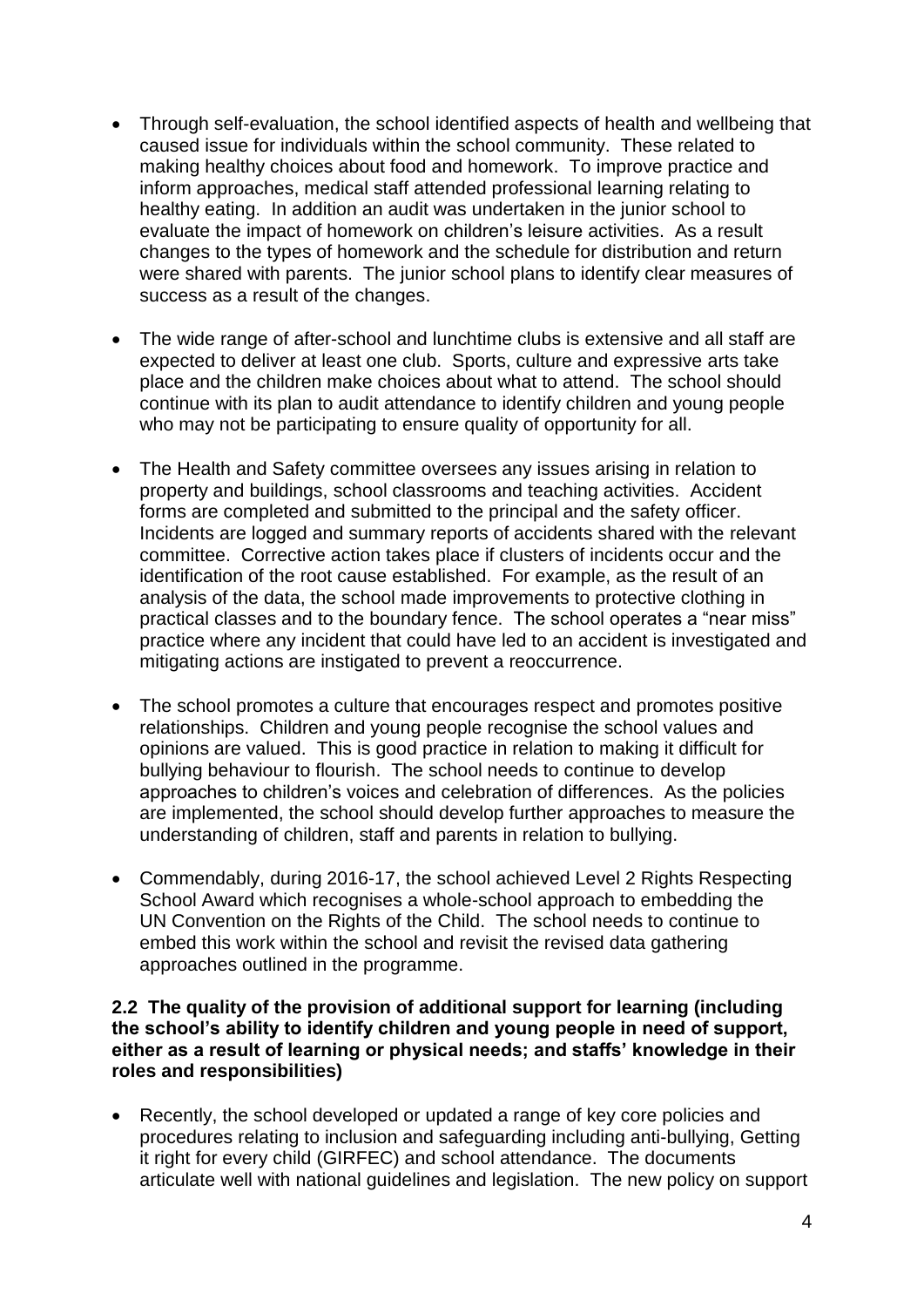for learning clearly explains to staff the principles and approaches to identifying, assessing and evaluating the additional support needs of learners. The changes within the policies now require time to be fully implemented into all aspects of school life.

- In the senior school, the evolution of the role of form tutor into first line quidance provides a valued opportunity for young people to discuss their learning and personal development with an adult who knows them well. A key aim of the new role is to ensure that the "missed middle" cohort of learners are supported and nurtured successfully. The school is tracking and monitoring through its data systems to identify learners who would benefit from enhanced support by first line guidance. Staff are now more aware that the wellbeing of learners is the responsibility of all. However, it is too early to evaluate the impact of the new role.
- Across the junior and senior school, there is an extensive range of highly committed and competent specialist staff within support for learning and guidance teams. A named support for learning teacher is allocated to classes or year groups to be responsible for children and young people requiring additional support. Support assistants provide effective universal and targeted support for individual and groups of learners. The school recently increased the number of support staff in the primary school.
- Children and young people are assessed and their needs met through the effective application of a three-stage intervention process. The stages move from universal support provided in class to more intensive targeted support provided by specialist staff. Specialist staff use competently a range of assessment toolkits to identify learning difficulties including dyslexia and screening and English as an additional language. Across the school for 2016-17, there are 604 learners recorded as requiring additional support which represents 25% of the school population. The national figure (2015) is 22.5%.
- Across the school, an identified cohort of children and young people benefit from targeted support from the school's Educational Psychologist, movement specialist, Life Skills Psychology, and/or the National Health Service's speech and language therapist. The medical needs of learners are supported well by a team of trained medical staff, distributed across the school, managed by a recently appointed team leader.
- The support for learning team is resourced to a high standard. There are well equipped bases across the junior and senior school which are used for direct tuition or extracted group work.
- Guidance and other specialist staff use a wide range of documents to plan specific aspects of education requiring to be personalised for learners. The plans include separate plans for English as an Additional Language (EAL), behaviour support, GIRFEC - wellbeing concern forms and Individual Educational Plans. The development of a streamlined single planning framework for use across the school would help staff to more easily understand their role in supporting curricular targets and wellbeing outcomes.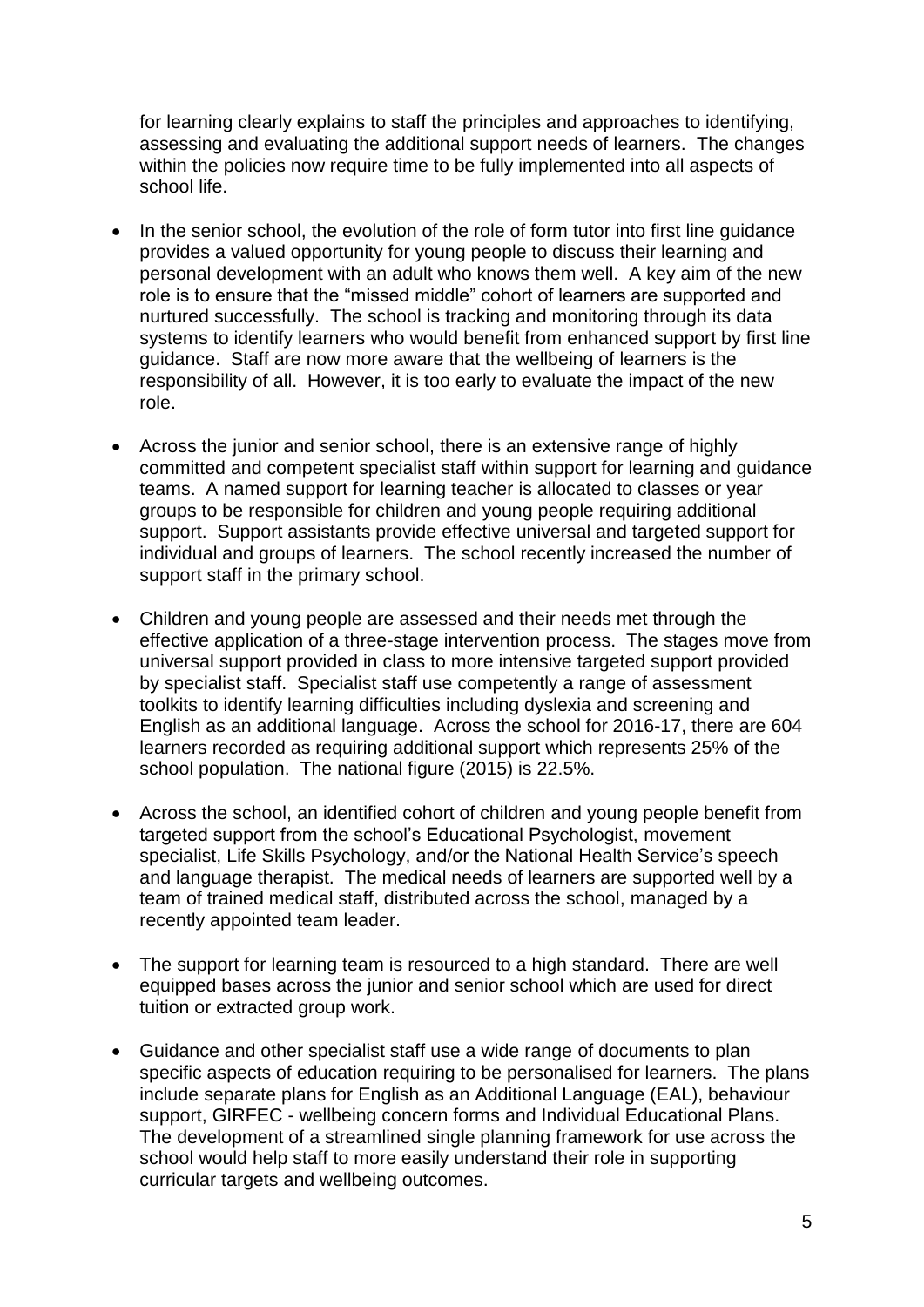Staff are able to access information on certain pupils via the pupil profiles available on the secure digital portal. However, staff would benefit from easily accessible profiles and helpful strategies for all learners on the school's ASN register.

### **2. 3 Approaches to reviewing and improving policy and practice in child protection in the last two academic years.**

- The school has revised its Child Protection Policy taking into account quidance issued by Scottish Council for Independent Schools (SCIS) in 2015. In October 2016, the school used an external consultant well to evaluate the efficacy of its policies on protection, care and wellbeing which included the Child Protection Policy. The guidance includes clear advice to staff on how to deal with safety and welfare concerns arising from a child or young person. A useful check list for staff to use in any potential child protection situation, *Recognise, Respond, Report and Record*, is included. The policy should be adapted further to include more advice on safeguarding. This is a much wider concept than child protection and refers to promoting the welfare of children.
- Building on the insight provided by the external consultant, during the session 2016-17, the newly appointed heads of the senior and junior school mapped how well the Child Protection Policy articulated with other relevant policies including those providing advice and guidance to employees. The Child Protection Policy was subsequently streamlined and simplified to make it more accessible to staff.
- All staff including supply staff, after-school care and volunteers are registered on the Protection of Vulnerable Children scheme. All staff are issued with small laminated cards stating their child protection responsibilities.
- All staff regularly attend child protection training and their attendance is logged and recorded. The senior staff are trained to a higher level of training to equip them with the competence, skills and knowledge to undertake the role of Child Protection Co-ordinators.
- Staff use assemblies well to share aspects of anti-bullying policies such as how to be a good friend, how to avoid on-line issues and how to report any worries. The school has a useful link to a local community police officer who provides helpful information especially around the area of social media bullying. The school also uses "Childnet" offering parents presentations on how to ensure their children stay safe on-line. Further work should be done to maximise the role that pupils can play in supporting their peers and younger learners as buddies or mentoring leaders building on the S6 mentor programme.

### **2.4 The role of the Governing Council and school leaders in ensuring governance around the development and implementation of policies and practices related to additional support for learning.**

• Specialist staff including year heads and quidance have recently been modernising their systems to take account of current legislation and best advice.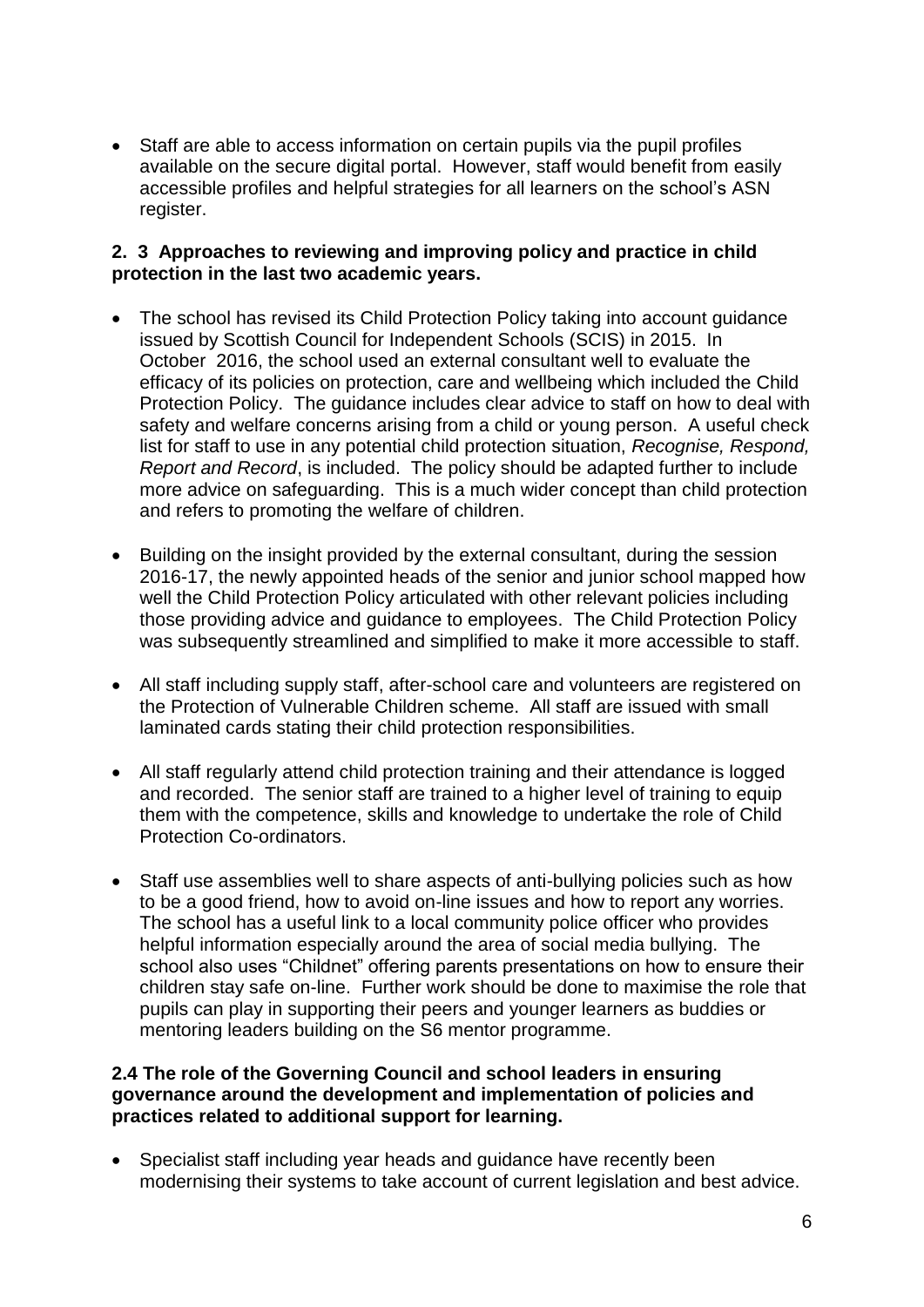The Governing Council has sight of draft policies and support and challenge staff on areas they consider can be developed further. The new Chair of the Governing Council recognises that more time needs to be spent perusing and commenting on emerging policies to ensure the school delivers best practice.

## **2.5 Approaches to complaint-handling and investigation:**

- The school understands that complaints management needs to be an integral part of the school's operations designed to work well for all stakeholders. They conducted a recent scoping review to consider whether the present complaints policy is fit for purpose, clear and robust. The analysis from this review has supported a complete revision of all future handling of complaints. This four stage process is now ready to be finalised and put in place subject to senior management and Governance approval. We advised that the school should move quickly to update and implement the new complaint handling system with one addition showing follow-up procedures in place beyond the agreed resolution date. This is to be added to any of the four stages after the resolution phase.
- School managers want all staff to resolve any grievances informally where possible and employees are all encouraged to raise any issues at an early stage. The grievance policy for staff is being revised and updated to take account of modern management practices including a clear timeline for completion and outcomes. This policy has recently been passed to staff for perusal and comment with minor feedback received in responses. All grievance complaints follow Advisory Conciliation and Arbitration Service (ACAS) procedures. Senior managers and school governors now need to ratify the new updated procedures and put them in place. We advise that this should be done as soon as possible.
- Managers agree that any complaints against Human Relations (HR) would be dealt with as a result of an external investigation. The school now has a membership of Quality Scotland and information from this agency is helping the school to put better systems management in place to improve performance.
- Policies such as the school's new anti-bullying policy are appropriate, providing clear information on the rights and respects for the school community based on the school's motto *ex corde caritas* (Love from the heart). The policy relates better to the rights of children and young people both in the complaints system and the resolution (often through restorative approaches). Staff have clear sight of the new three stage bullying policy through their access to the staff digital "kiosk" which stores all school policies. We have asked the school, through their quality assurance processes, to check that every member of staff is aware of and uses the new staged anti-bullying policy's procedures at all times.

#### **2.6 Approaches to recording and handling of staff disciplinary matters**

• The staff's four stage disciplinary and dismissal process needs updated to increase clarity and improve systems management which the school has plans to complete by the end of this year. The school presently adheres to the standards set out by ACAS and includes its guidance for any staff member involved in a disciplinary matter. All paperwork, including any transcribed conversations linked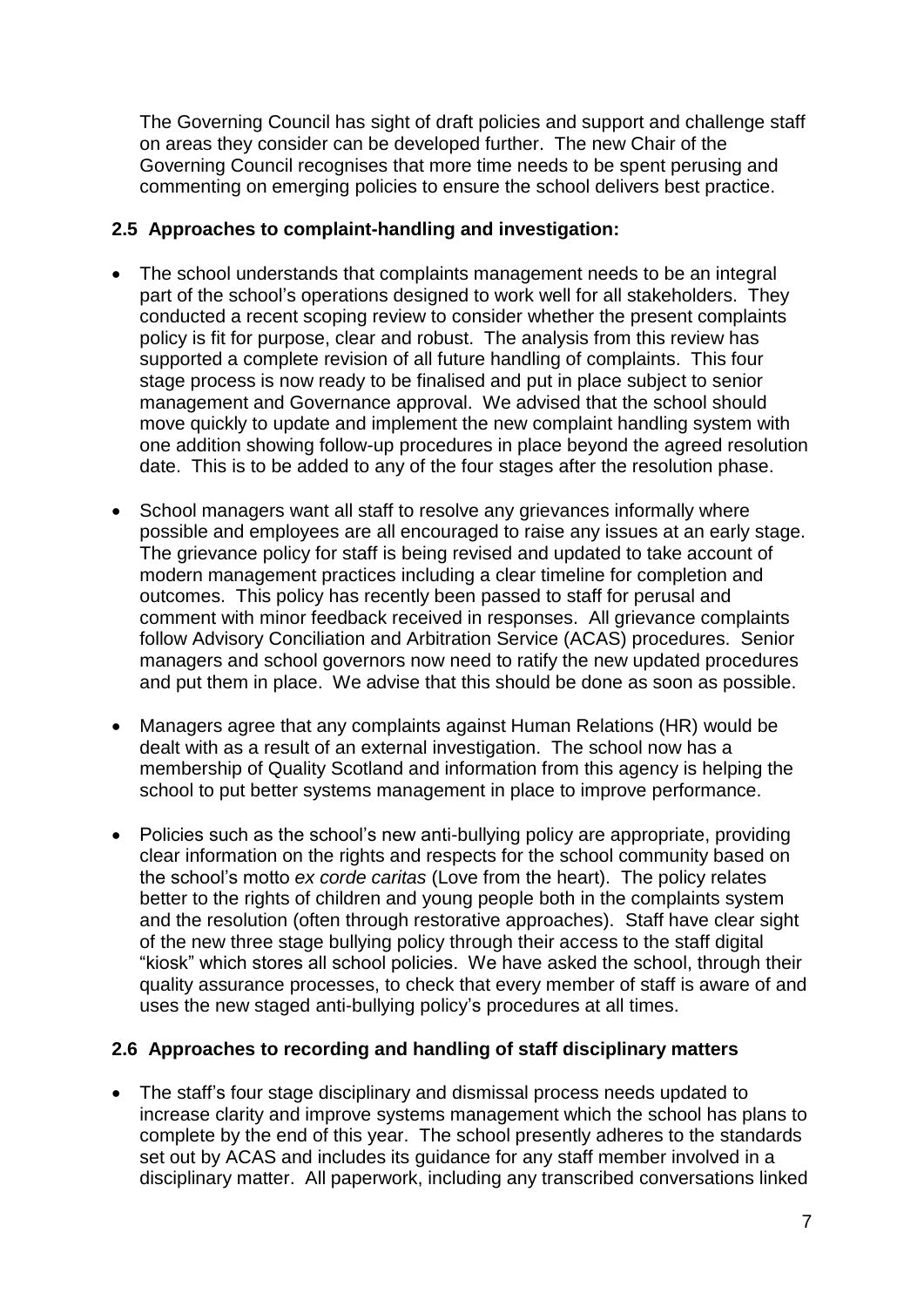to any staff disciplinary measures is logged carefully, formally and stored in a confidential and secure area. We have asked staff to add a clear and dated summary paper demonstrating all the stages overtaken during any disciplinary process including all outcomes decided. We have also requested that an additional section is added to log any on-going pastoral support given to anyone involved.

 A decision has been taken to move all the recruitment processes into HR. This is providing better consistency and streamlining in the recruitment recording systems.

### **2.7 Approaches to school governance in general**

- The Governing Council led by the new Chair avoids micro-managing, instead providing leadership, support and challenge. The council has trust in the professionalism of senior managers. Governors are proud of supporting and encouraging a school ethos based on the provision of a family oriented school. The Governing Council is assisted by three committees which leads scrutiny on education, property and finance. Governors are visible in the school and take an active interest in many of the activities throughout the school year. The composition of the Governing Council is broad with a membership including parent and staff nominees. They demonstrate a very strong mix of experience, skills and knowledge to support and challenge the school well in future.
- The Governing Council understands its responsibilities for driving forward school improvement through supporting and challenging school policy and all other development work. The Board and senior managers recently participated in an "away day" to review their strategies for governance and exchange views. The themes discussed included people, property, finance, education, external development and relationships. The event also gave the new team opportunities to understand the skills offered by each Board member. We agree with the Board that they now need to distil the ideas generated and take forward a governance development strategy with clear specific, measurable and significant targets. In addition this improving group would benefit from linking up with experienced governors from other independent establishments to develop selfevaluation and monitoring of their own procedures and outcomes. We have asked the school to research the best practice in school governance and put in place tight systems to take forward improvements in this area. The new chair understands the need to put in place a more codified governance system to ensure tighter monitoring of all the school's systems. To ensure best success, the governors should consider whether the addition of more regular meetings, both with the main group and with any subsequent sub-groups, could improve the pace of change in all that school governance can achieve.
- Communication systems for governance are appropriate. Agendas for meetings and the impact seen from previous meetings are shared. Meetings are well organised and minuted ensuring that everyone present can contribute and be heard. Governance business is heavily focused on the consideration of all the priorities within the school's improvement plan.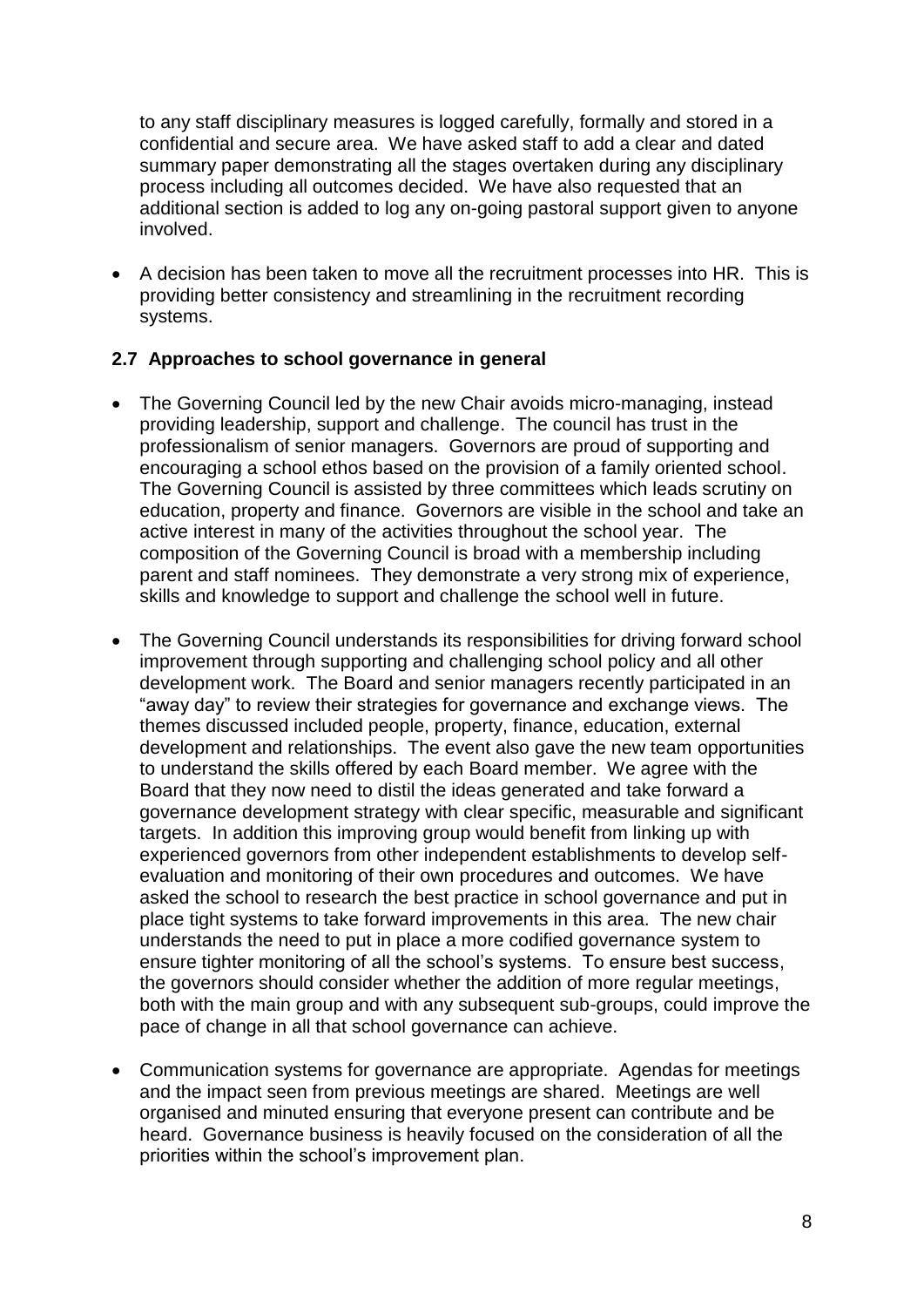- Governors have benefited from valuable training sessions including with SCIS. The chair of the education committee recognises the benefits from governance becoming more pro-active in future rather than being merely reactive to the ongoing challenges facing the school.
- The governors seek the views of parents through the parent liaison group. It will be beneficial for governors to develop their systems further to enable them to meet with and know the wishes and views of parents, pupils and staff better in order to assure these stakeholders that their comments are acted upon robustly. Young people have had positive opportunities to present their ideas to the governors such as the work shared by the LGBT group. Governors recognise they can improve their systems further to enable learners to have a bigger part in school decision making.
- The Governance Council has previously set out key roles and responsibilities for the Education Committee. This has led to the committee being responsible for a very wide range of responsibilities. The Education Committee recognise they need to review, revise and re-energise their work with tighter objectives, ensuring they have the correct committee members in place with suitable expertise to provide the school with a well organised critical friend. In addition, clearer terms of reference for this committee need to be completed to ensure on-going improving results. The committee would also benefit from putting in place a number of sub-groups who can focus on particular aspects of curriculum policy development becoming more expert in particular areas for focus and thus providing stronger opportunities to support and challenge staff.

## **2.8 Any other issues of concern found as a result of the inspection**

- The controlled entry system code is known and used by all children and young people to access areas of the school buildings. During the school day, a member of the inspection team observed the assembly door in upper primary was open providing unsupervised access to the upper primary school building. This practice should be reviewed. There is a need to risk assess the procedures to maintain operational aspects of the school and children's safety.
- It is important that all children in the Galleon building are supervised at all times. For a short period of time a junior class remained unsupervised in the Galleon building while waiting for a teacher to escort them to their next lesson

## **3.0 Conclusion**

3.1 There is evidence that the school is addressing the required areas of improvement in a focused manner taking into account the holistic wellbeing needs of all children and young people. HM inspectors are satisfied that the school supported by the Governing Council has identified the correct blend of priorities to deliver improved wellbeing outcomes for learners including those requiring additional support. HM inspectors are satisfied that the school is reviewing and improving its safeguarding procedures appropriately including the important area of addressing bullying behaviours through the use of more effective systems and procedures.